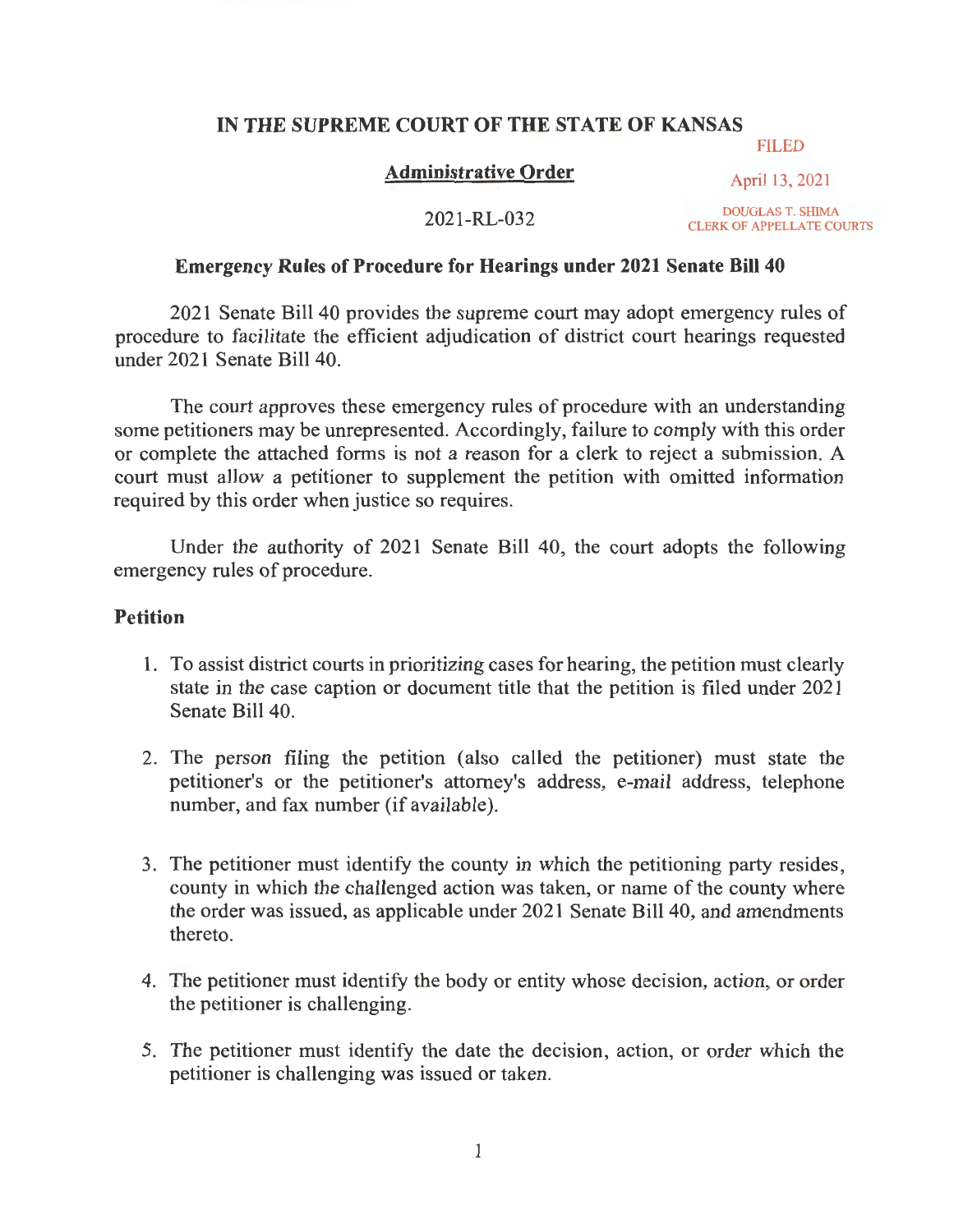- 6. The petitioner must identify and describe the decision, action, or order the petitioner is challenging.
- 7. The petitioner must briefly state the relief the petitioner is requesting.
- 8. The petitioner must list any other action he or she has previously filed involving a common question of law or fact. The petition must list where the action was filed, when the action was filed, and the case number (if available).
- 9. A form to assist petitioners with filing the petition is attached to this order and is available from the Office of Judicial Administration. If the form is not used, the filing should be in substantial compliance with the information on the form.

## **Certificate of Service**

- 10. The petitioner must file a certificate of service listing the date and time that the petition was served on the body or entity responsible for the challenged decision, action, or order.
- 11. A form to assist petitioners with filing a certificate of service is attached to this order and is available from the Office of Judicial Administration. If the form is not used, the filing should be in substantial compliance with the information on the form.

# **Consolidation**

- 12. Consolidation is permitted under existing Kansas statutes and Supreme Court Rules, including K.S.A. 60-242, and amendments thereto, to the extent practicable under 2021 Senate Bill 40's time constraints.
- 13. Any party may file notice of related actions involving a common question or law or fact.

# **Documents Deposited in a Drop Box**

14. Any document deposited in a district court drop box for self-represented litigants must contain a signed statement of when the document was deposited in the district court drop box. If a document does not include this information, the court will deem the document received at 9:00 a.m. on the next day that is not a Saturday, Sunday, or Supreme Court holiday.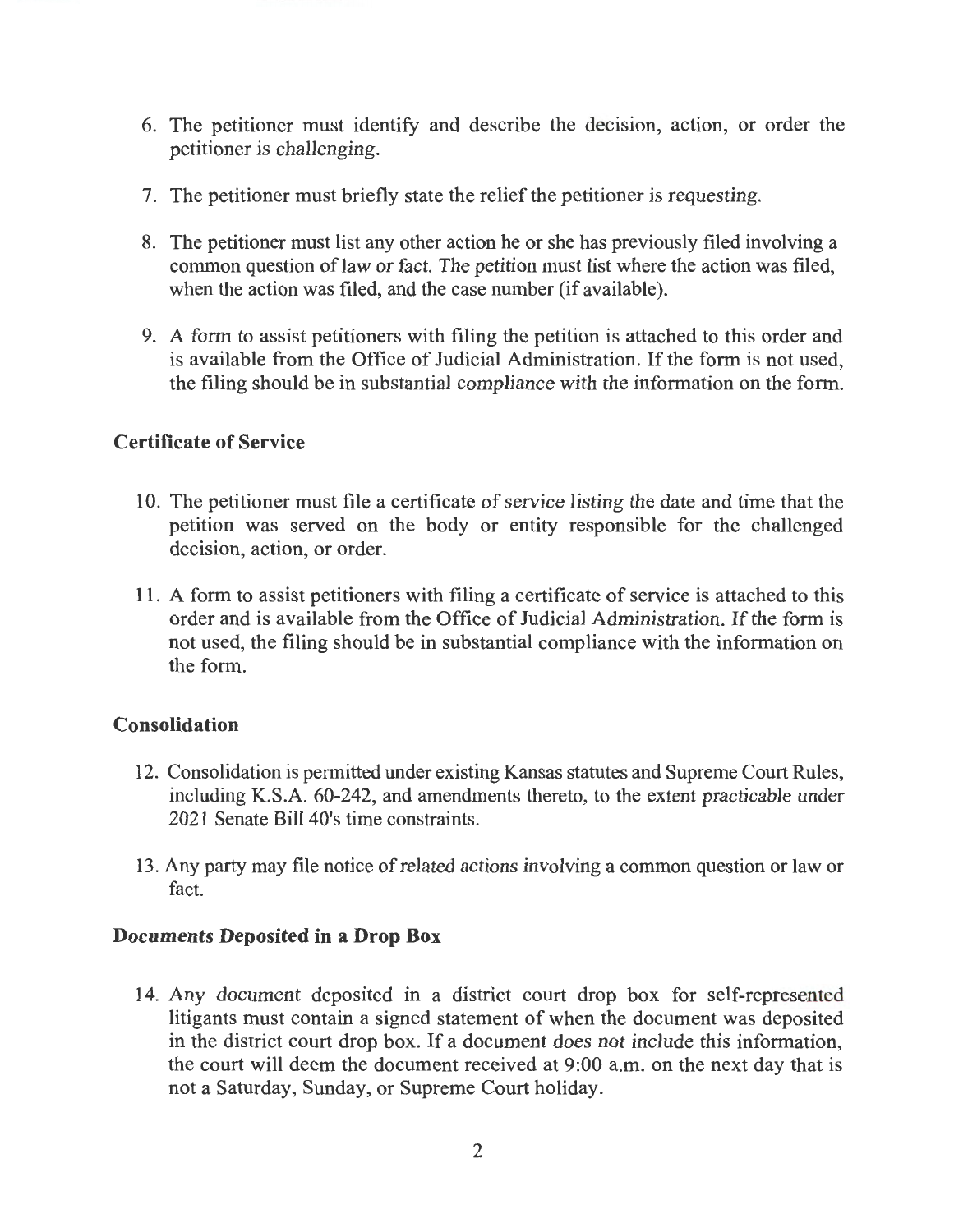Failure to include some or all of the information listed in this order does not deprive the reviewing court of jurisdiction over the action.

These emergency rules should be read in conjunction with other applicable rules, statutes, and Supreme Court Administrative Orders. But these rules control if any provision of a (a) Supreme Court rule or order or (b) district court rule or order conflicts with these rules.

Dated this 13th day of April 2021 .

FOR THE COURT<br>Marla Luckert

MARLA LUCKERT Chief Justice

Attachments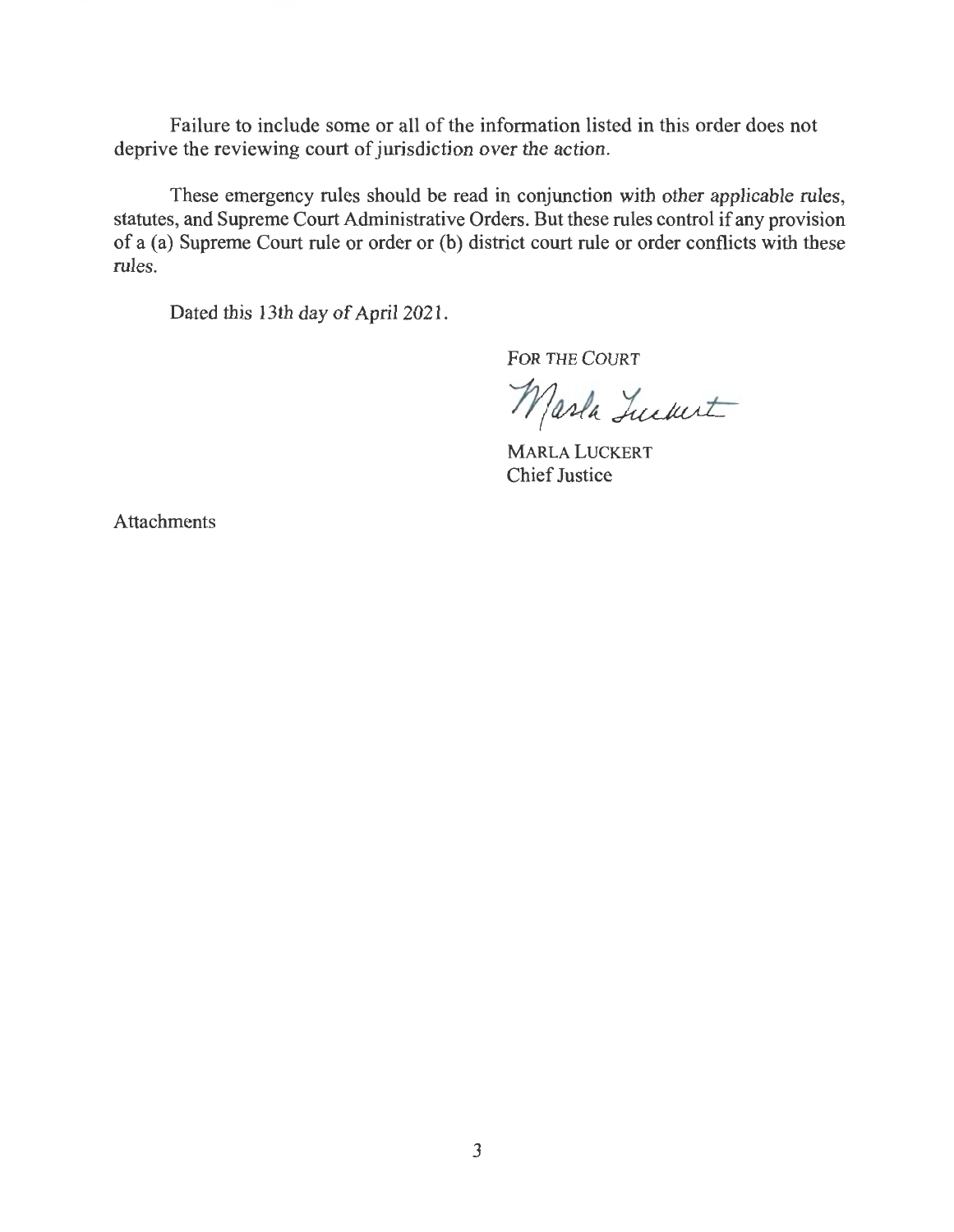*(Name of person who filed the Petition)* 

v.  $2x + 3y + 2y = 0$ <br>y.  $2x + 3y + 2y = 0$ <br>y.  $2x + 3y + 2y = 0$ <br>y.  $2x + 3y + 2y = 0$ 

*(Name of person or entity who did not file the Petition)* 

#### **INSTRUCTIONS-READ CAREFULLY**

) ) ) ) ) ) )

This form is intended to assist you in filing an action under 2021 Senate Bill40. You must:

- submit your answers in writing (legibly handwritten or typewritten);
- complete each applicable section of the form;
- provide your or your attorney's address, e-mail address, telephone number, and fax number (if available);
- attach a certificate of service (or file a separate certificate of service); and
- sign the form.

#### **PETITION**

(Under 2021 Senate Bill 40; Supreme Court Administrative Order 2021-RL-032)

The Petitioner (the person who is filing this action), \_\_\_\_\_\_\_\_\_\_\_\_\_\_\_\_\_\_\_\_\_\_\_\_, alleges and states as follows:

- **1) I reside in \_\_\_\_\_\_ County;**
- **2) I am challenging the following decision, action, or order under 2021 SB 40: [Check one of the following five options, selecting the one that fits your grievance, and complete information under that box.]** 
	- OA **Decision of the Board of Education of a School District** [2021 SB 40, Sec. 1 (d)]

Name of the school district:  $\frac{1}{\sqrt{1-\frac{1}{n}}$ 

I am [check the applicable line]

 $\Box$  an employee of the school district,

 $\square$  a student of the school district, or

 $\Box$  a parent or guardian of a student of the school district.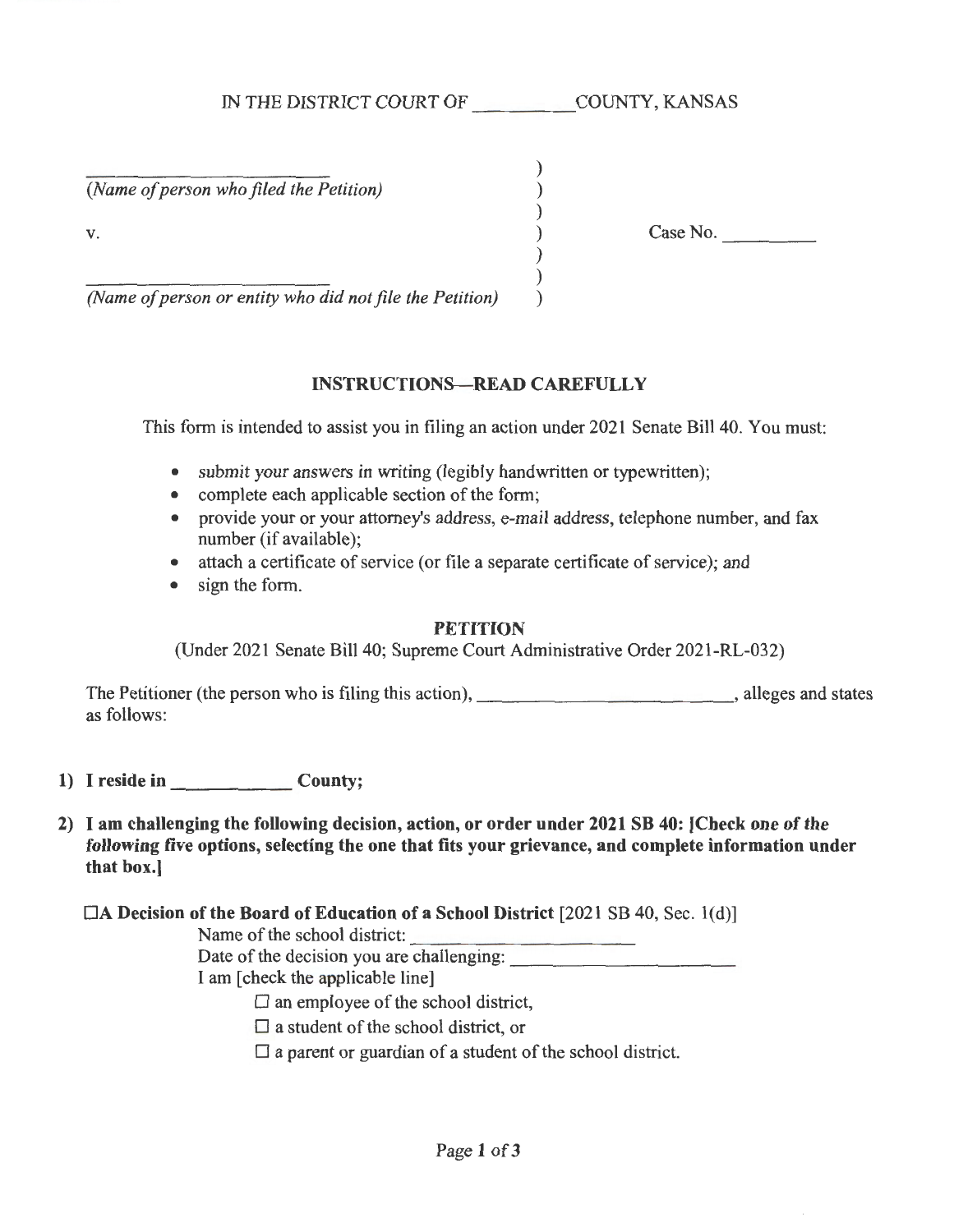### DA Decision of the Governing Body of a Community College or Technical College

| $\Box$ ) Dennon of the Governing Doug of a Community Conege of Technical Conege<br>[2021 S B 40, Sec. 2(d)]      |
|------------------------------------------------------------------------------------------------------------------|
| Name of the Governing Body of the community college or technical college:                                        |
| Date of the decision you are challenging:                                                                        |
| I am [check the applicable line]                                                                                 |
| $\Box$ an employee of the community college or technical college, or                                             |
| $\square$ a student of the community college or technical college.                                               |
| $\Box$ An Executive Order from the Governor [2021 SB 40, Sec. 6(g)]                                              |
| Name or subject of the order you are challenging:                                                                |
| Date of the executive order you are challenging:                                                                 |
| □A Local Unit of Government Action Issued During a State of Local Disaster Emergency<br>[2021 S B 40, Sec. 8(e)] |
| Name of local unit of government:                                                                                |
| Name or subject of the action you are challenging:                                                               |
|                                                                                                                  |
| □An Order issued by a Local Health Officer and Approved by the Board of County Commission,                       |
| Chairperson of the Board, or Vice-chairperson of the Board<br>[2021 S B 40, Sec. 12(d)]                          |
| Name or subject of the order you are challenging:                                                                |
| Date of the order you are challenging:                                                                           |

3) Briefly describe the decision, action, or order you are challenging. If you have a document or documents that describe(s) the decision, action, or order you may attach it/them to this petition:

4) Briefly describe how you are aggrieved by the decision, action, or order you are challenging. If you are challenging an executive order of the governor [under 2021 SB 40, Sec.  $6(g)$ ] or a local unit of government action issued during a state of local disaster emergency [under  $2021$  SB 40, Sec. 8(e)], explain how the order or action substantially burdens or inhibits (a) your ability to gather with others, (b) your movement, or (c) any religious, civic, business, or commercial activity, whether for-profit or not-for-profit, with which you are involved, explaining your involvement.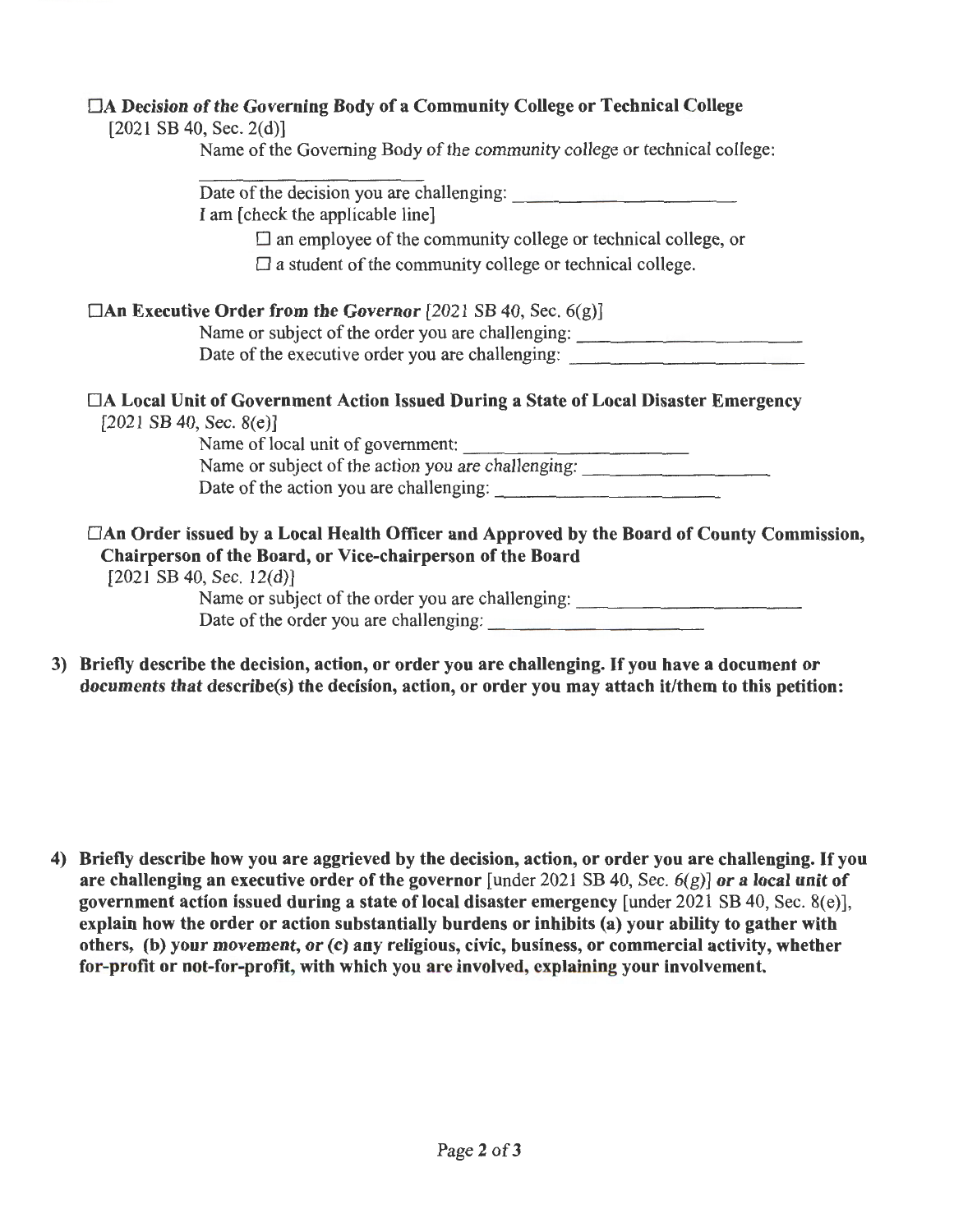5) Briefly describe the relief you are requesting (In other words, what do you want the court to do?):

6) List any other court cases you have previously filed involving the decision, action, or order you are challenging in this case. List where the case was filed, when the case was filed, and the case number (if available).

Petitioner or Petitioner's Attorney

| Name (Print):               |  |
|-----------------------------|--|
| Address 1:                  |  |
| Address 2:                  |  |
| City, State, Zip:           |  |
| Telephone:                  |  |
| [Fax Number, if available]: |  |
| [E-mail Address]:           |  |

(Attach a certificate of service listing the date and time this petition was served on the body or entity responsible for the challenged decision, action, or order. If you have not yet completed service, you must file a separate certificate of service with the clerk of the court.)

Signature of Petitioner